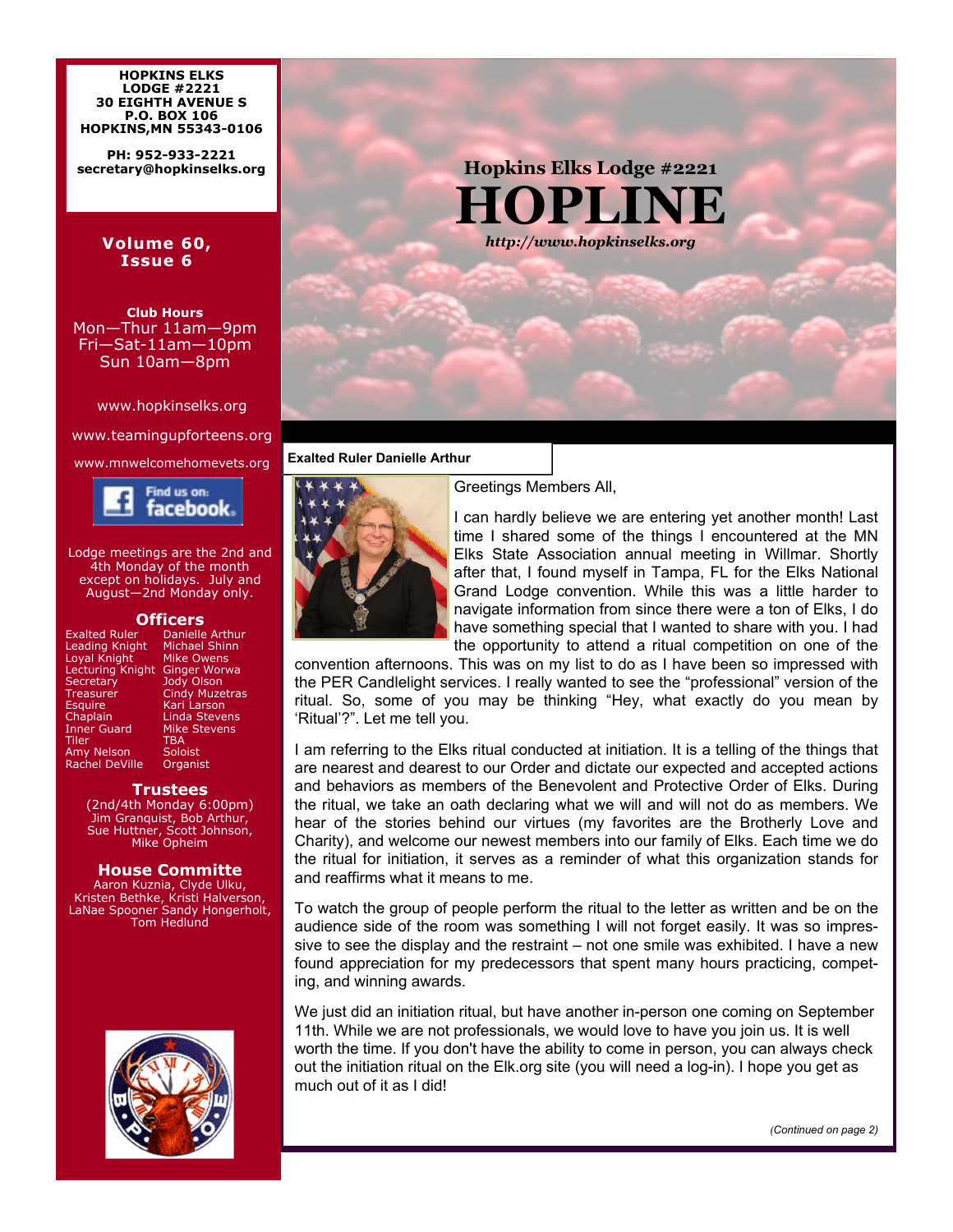#### **Page 2 Hopkins Elks Lodge #2221**

Alright, on to this month's group: the Bartenders! Admit it, these are some of your most favorite people at the Lodge. They are always there waiting for you with a smile and to serve you refreshing beverages every time! Imagine the Lodge without them?! Think of all the stories we would not have if they weren't there.

In addition to being your favorite people at the Lodge, they have also been entrusted with the safety and security of our facilities when on duty, and many times when they are not. We ask the bartenders to provide a service, keep the building spiffy, and make sure our members are safe. They have also been given the responsibility of saying when enough is enough or letting people know when it is time to leave. We owe them a great debt of gratitude! Make sure to tell your bartenders "Thank You" next time you are in.

I am trying to think of exactly where the month went. Shortly after getting back from the Elks National convention, we got back to the Raspberry-Fest. So far, word is that this was the best Raspberry-Fest ever! Thanks again to all of you that participated by volunteering.

We welcomed 9 new members to our Lodge the week after Raspberry. We were honored to have our Minnesota State Elks Association President and our District Deputy Grand Exalted Ruler sit in on our ritual. Our new members are all excited to join our Lodge and help us give back to our causes.

August brings more fun! Here are just a few:

- Game nights are returning the first Friday night on August.
- The Family Picnic is Saturday August 7th noon to 4pm at the Lodge
- ◆ Batter's Up on August 14th
- Ribfest August 21st (the best day of the year in my opinion!)

Keep your eyes open for all the events, meetings, festivities in the weekly update. I am sure we will get to see each other sometime soon.

God Bless, Danielle

Members all

I wanted to take a moment to introduce myself to you. My name is John Jennings, and I have the honor of serving Minnesota Elks as your State Association President for the year 2021-22. My motto for the next 12 months is "Choose Happy."

Let me explain how this pertains to your Lodge: Happiness is a choice just like being unhappy. We are Elks. Elks make people's lives better in so many ways. You, as Members of The Elks, are directly responsible for making the lives of Veterans a little better. Your membership helps give the leaders of tomorrow a little financial help with their education. Funds that come from The Elks National Foundation benefit the communities that you serve in hundreds of different ways. We operate the finest youth camp on the most beautiful piece of property in The State of Minnesota.

So what part of that could ever make an Elk unhappy? I want to encourage you to leave the world behind when you enter your club or attend a function to volunteer. Our events should be a getaway for you from the news of the day. Remember this: Your club is not for Members. It is for guests. Your meetings are for Members. Keep the atmosphere in your club a place where a guest may be so impressed that they want to become a Member of our Elk family. If you have a grievance, bring it to leadership or talk about it in a Meeting. No guest cares about things like that. Choose Happy. I have had to work on this skill myself for the last 3 years and it is not easy. I am just like anyone else in this Order. I get frustrated too.



**John Jennings—Minnesota Elks Association—President 2021-22**—MNElksSP@gmail.com



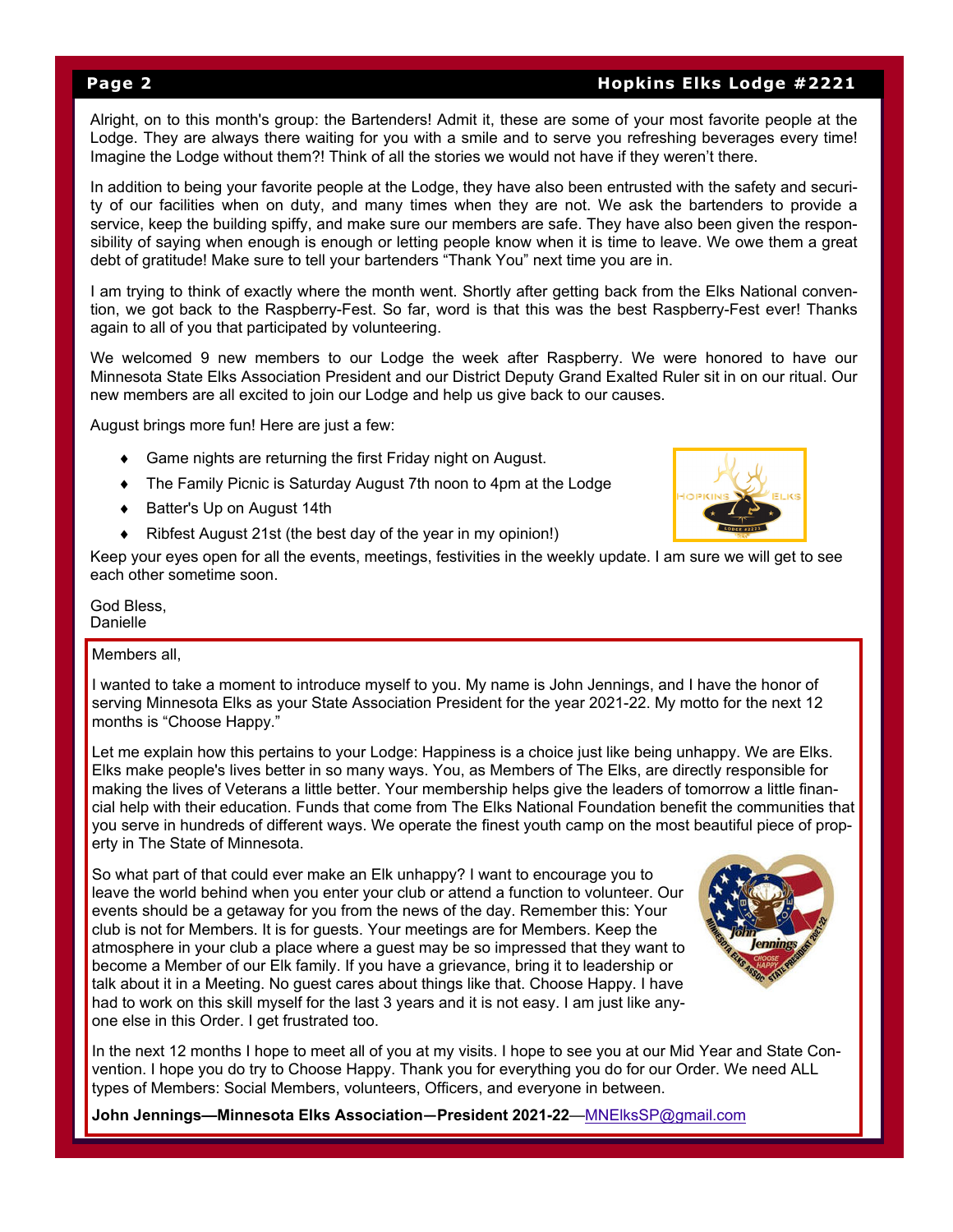### **Membership Report All All Birthdays**

**As of July 16, 2021 Next Initiation: September 11, 2021** 

**This info is posted at the lodge**

The following members have birthdays this month:

#### **This info is posted at the lodge**

#### **MN ELKS PASSPORT PROGRAM**

The MN Elks Passport Program was created to make a fun challenge of getting members to visit other lodges! You simply purchase a **Passport Book** from the bartenders and check out the various activities each lodge and town has to offer. When you visit each lodge, your book will be stamped, and you'll receive your incentive for going there. (Shot glass, travel mug, koozie, free drink, etc.) When your book is full, you'll receive your MN award plaque!

There are great passport events to crash and get in on the fun or make your own! When the team travels, there are drawings for lots of free Elks goodies!! Follow the Facebook page for events coming up!

https://www.facebook.com/mnelkspassport We hope to see you out Elkin'



### **Page 3 Hopkins Elks Lodge #2221**